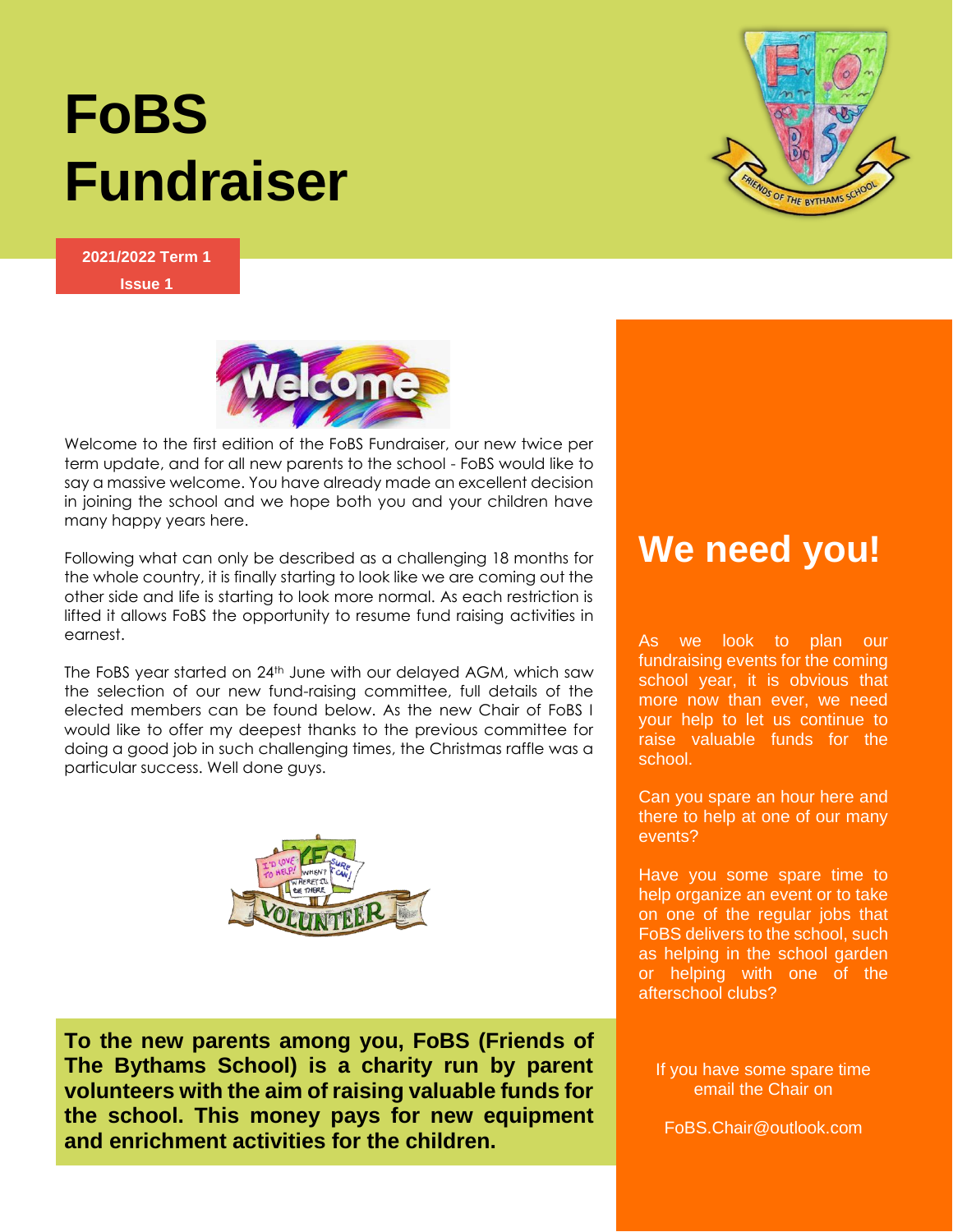### A History of FoBS

### *Fundraising through the ages*

FoBS was first registered in October 1995 and has a proven track record of raising funds for valuable projects that have helped improve the life and education of hundreds of pupils, past and present.

Our typical fundraising activity throughout the school year ranges from "pop-up" shops, Christmas jumper or non-uniform days, school discos, Tree Dressing at the Spinney, the May Fair and keepsake photos and videos of the school productions.

Then with the pandemic, FoBS had to think on its feet, as a socially distanced school disco just does not work! This saw the launch of the FoBS Christmas raffle which partnered us up with local businesses who generously donated prizes.

We now intend to come more into the modern realm of fundraising and have just launched our very own text donation service to allow people to make both one off and regular monthly donations. This will be hotly followed by our monthly text message raffle where the winner will receive a cash prize.

If you have an idea for raising funds, please email FoBS.Ideas@Outlook.com





Text FOBS 2 to 70470 to donate £2 Texts cost £2 plus one standard rate message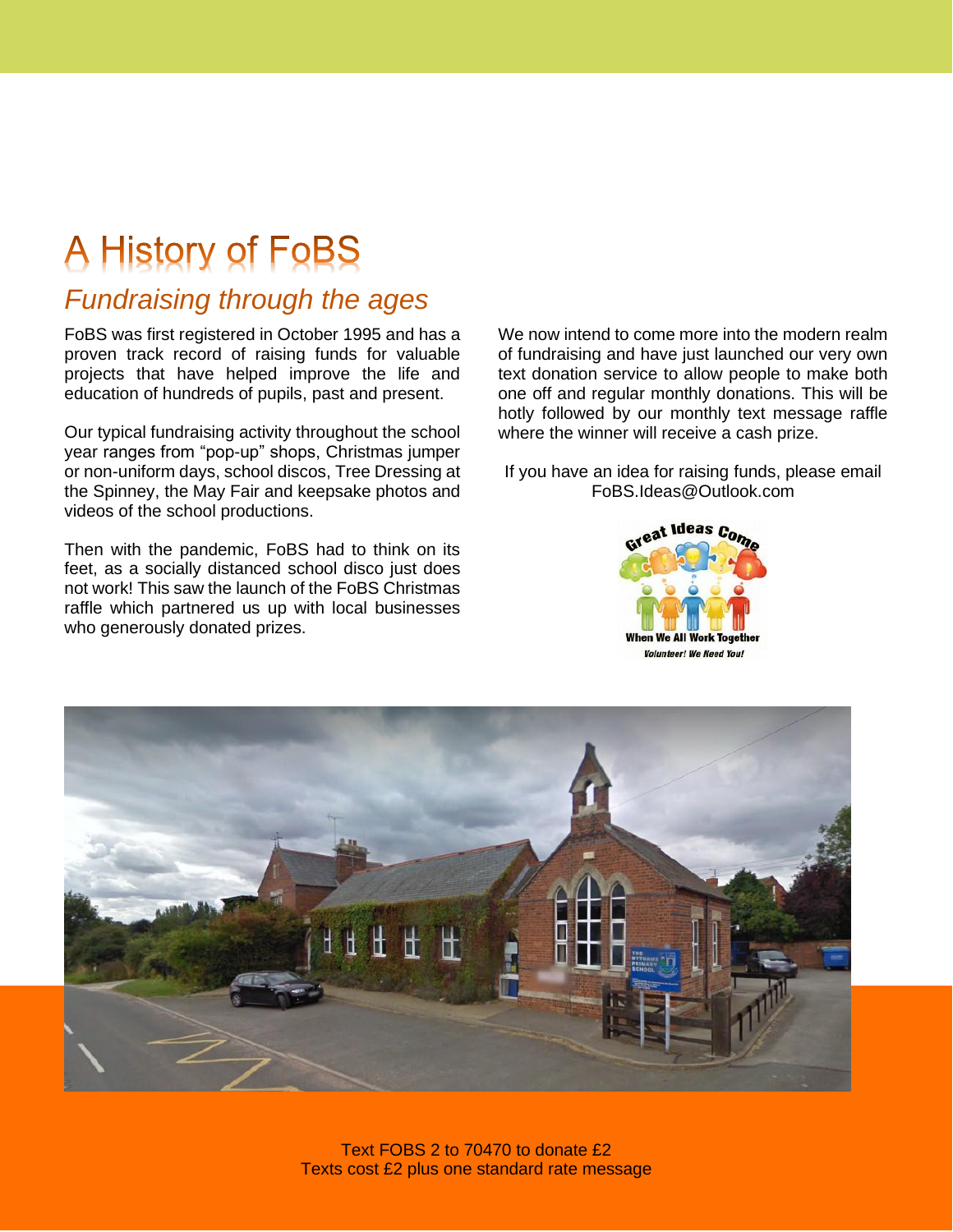## **The FoBS Committee**

Introducing the new FoBS Committee, as you can see there are still some key vacancies so if you are interested in making a difference to the school please contact the committee on FoBS.Chair@outlook.com



Matt Dutton

**Chair**



James Rees

**Treasurer**



Position Vacant

**Vice Chair**



Sarah Morgan

**Secretary**



Laura Martin

**School Representative**



Beth Anderson-Smith

Position Vacant



Sharron Woodward

**Badgers Representative**

**Hedgehogs** 

**Representative**

**Squirrels** 

**Representative Foxes Representative**

Rachel Derry-Ward



Text FOBS 2 to 70470 to donate £2 Texts cost £2 plus one standard rate message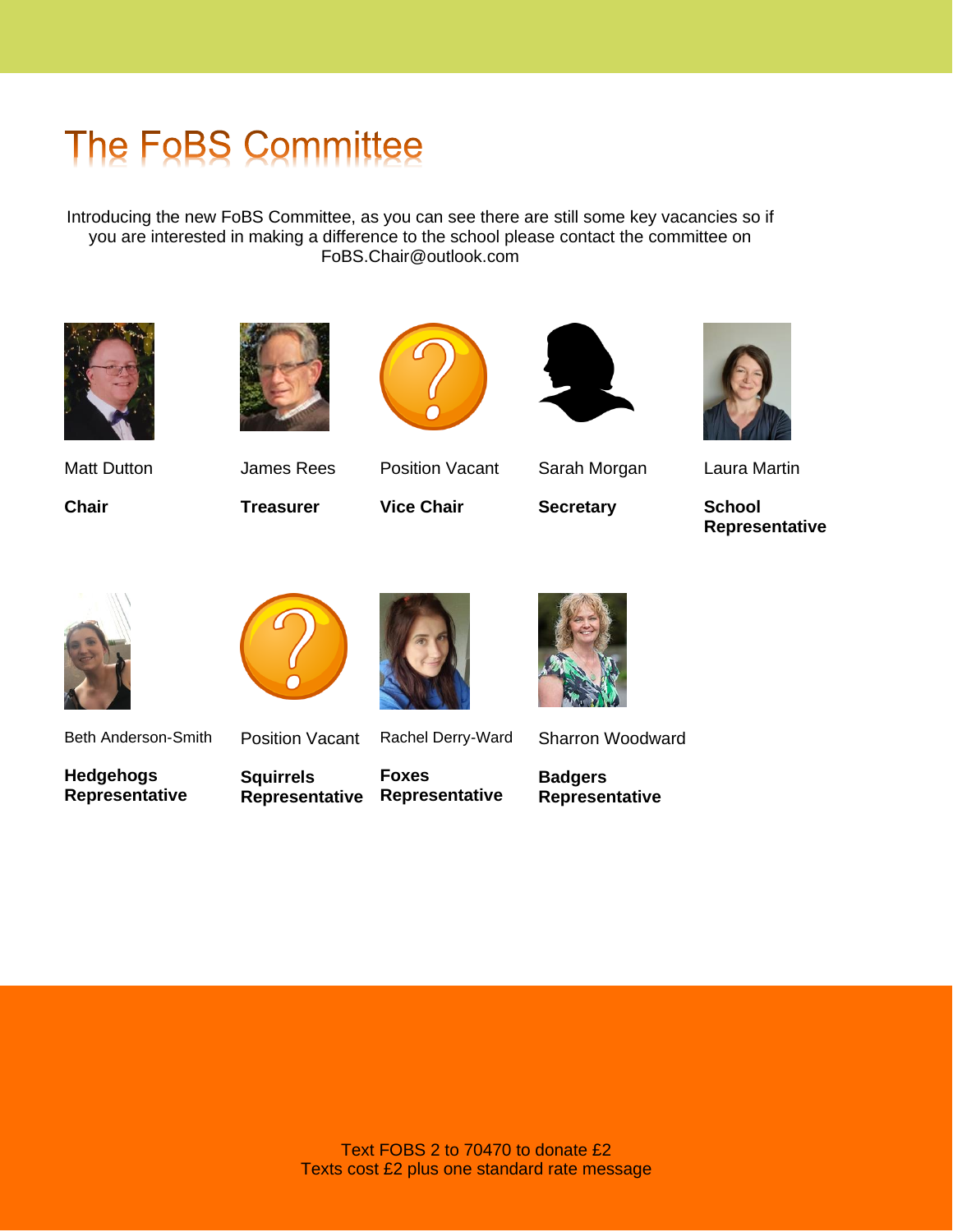

On behalf of FoBS I would like to say a big welcome to the school to the new head teacher, Mrs. Laura Martin, along with the new Foxes class teacher, Miss Gina Paparozzi



### Dates for your diary

- $\triangleright$  FoBS fund raising meeting 16<sup>th</sup> September 2021 @ 19:00
- $\triangleright$  Closure date for FoBS Fundraiser stories 30<sup>th</sup> September 2021
- $\triangleright$  Halloween Disco Thursday 21<sup>st</sup> October 6pm to 8pm TBC
- $\triangleright$  Text donations public launch Monday 6<sup>th</sup> September
- $\triangleright$  Pop-up shop Date TBC
- $\triangleright$  School Uniform day Date TBC
- $\triangleright$  Bags2Schools unwanted clothing collection November TBC

### Term 1

Monday 6<sup>th</sup> September 2021 to Thursday 21<sup>st</sup> October 2021 Term 2

Monday 1<sup>st</sup> November 2021 to Friday 17<sup>th</sup> December 2021 Term 3

Tuesday 4<sup>th</sup> January 2022 to Friday 11<sup>th</sup> February 2022 Term 4

Monday 21<sup>st</sup> February 2022 to Thursday 31<sup>st</sup> March 2022 Term 5

Wednesday 20<sup>th</sup> April 2022 to Friday 27<sup>th</sup> May 2022

#### Term 6

Monday 6<sup>th</sup> June 2022 to Friday 22<sup>nd</sup> July 2022

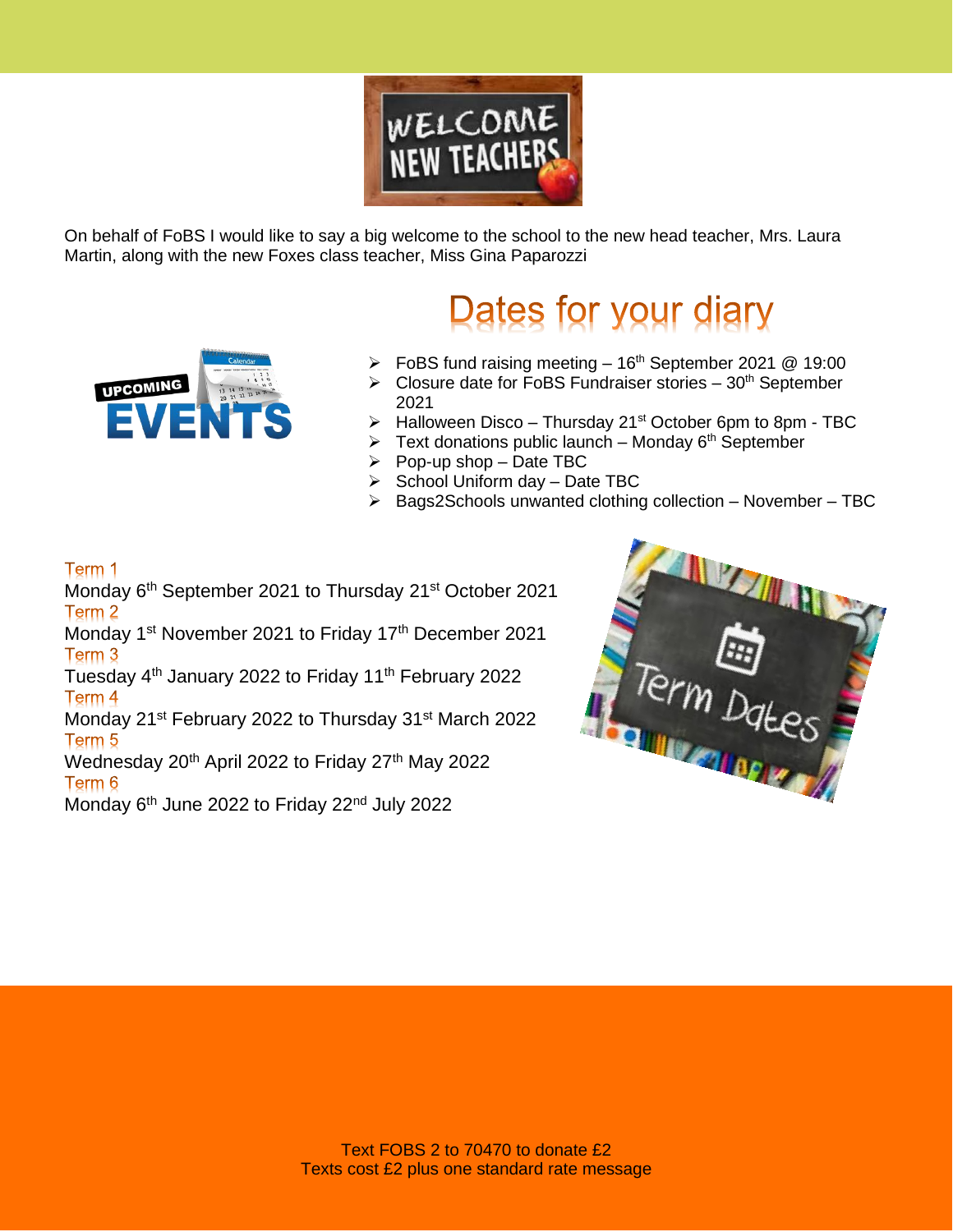

There are many ways that you can donate to FoBS, below are just a few of them.



Do you shop with Amazon? In which case swap to Amazon Smile and pick us as your charity of choice, for which we get a donation from Amazon for every eligible purchase you make at no additional cost to you.

https://smile.amazon.co.uk/ch/1050164-0

| <b>Support</b><br><b>FoBS - Friends Of The</b><br><b>Bythams School</b><br>When you shop at smile.amazon.co.uk,<br>Amazon Donates |                          |
|-----------------------------------------------------------------------------------------------------------------------------------|--------------------------|
|                                                                                                                                   | Visit smile.amazon.co.uk |
| smile amazon couk                                                                                                                 |                          |

#### **Text FOBS 2 to 70470 to donate £2**

Donate your time to either help at one of our events or volunteer to help organise a fundraising event.



Talk to a member of the FoBS Committee

Texts cost £2 plus one standard rate message and you'll be opting in to hear more about our work and fundraising via telephone and SMS. If you'd like to give £2 but do not wish to receive marketing communications, text FOBSNOINFO 2 to 70470. Maximum donation £20